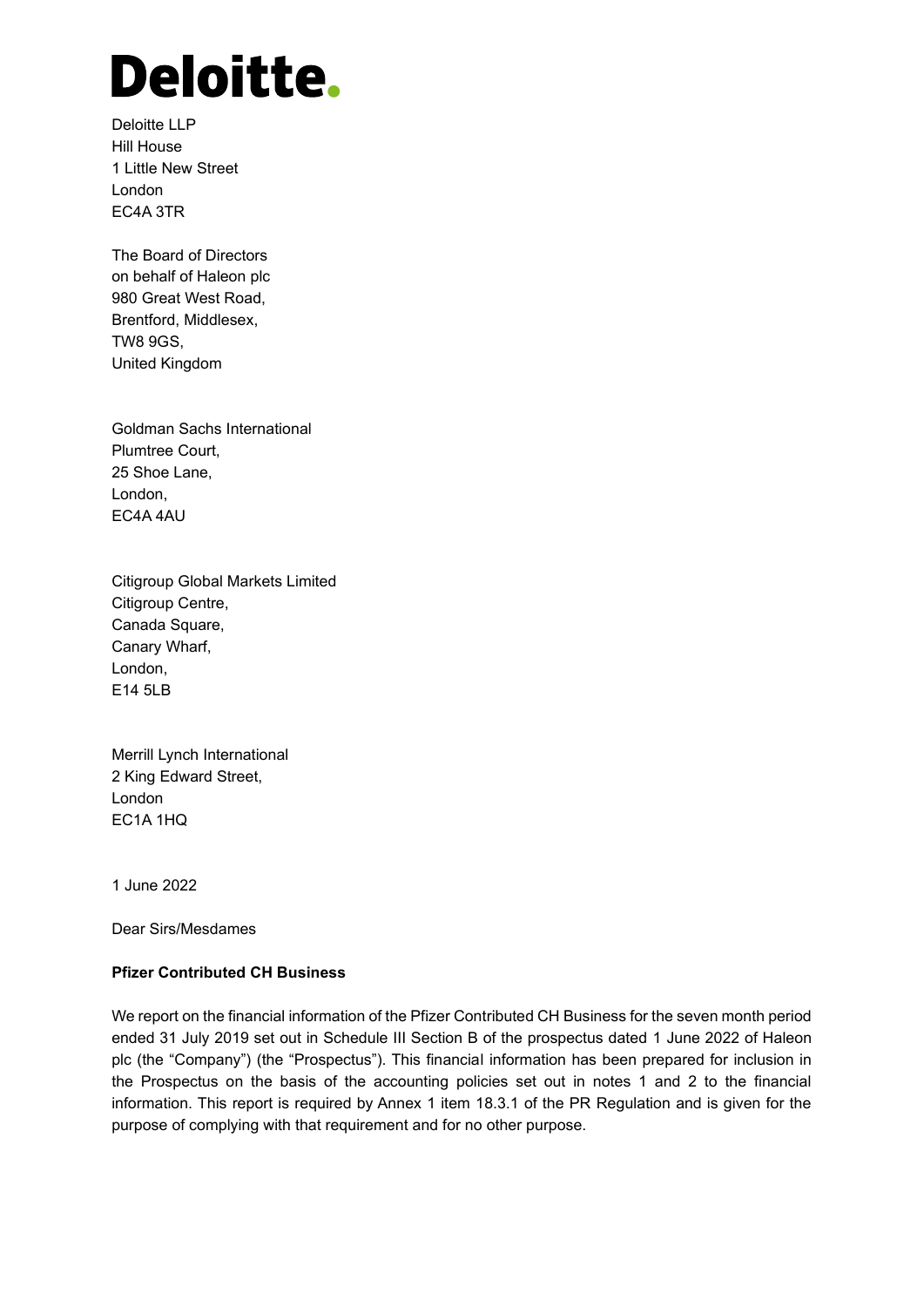## **Opinion on financial information**

In our opinion, the financial information gives, for the purposes of the Prospectus, a true and fair view of the state of affairs of the Pfizer Contributed CH Business as at 31 July 2019 and of its profits, cash flows and changes in equity and statement of comprehensive income for the seven months then ended in accordance with the basis of preparation set out in Note 1 to the financial information.

## **Responsibilities**

As described in Notes 1 & 2 the Directors of the Company are responsible for preparing the financial information on the basis of preparation set out in Note 1 to the financial information.

It is our responsibility to form an opinion on the financial information and to report our opinion to you.

Save for any responsibility arising under Prospectus Regulation Rule 5.3.2R(2)(f) to any person as and to the extent there provided, to the fullest extent permitted by law we do not assume any responsibility and will not accept any liability to any other person for any loss suffered by any such other person as a result of, arising out of, or in connection with this report or our statement, required by and given solely for the purposes of complying with Annex 1 item 1.3 of the PR Regulation, consenting to its inclusion in the Prospectus.

#### **Basis of preparation**

This financial information has been prepared for inclusion in the Prospectus on the basis of the accounting policies set out in note 1 to the financial information.

#### **Basis of opinion**

We conducted our work in accordance with Standards for Investment Reporting issued by the Financial Reporting Council ("FRC") in the United Kingdom. We are independent of the Company and the Pfizer Contributed CH Business in accordance with the FRC's Ethical Standards applied to Investment Circular Reporting Engagements, and we have fulfilled our other ethical responsibilities in accordance with these requirements.

Our work included an assessment of evidence relevant to the amounts and disclosures in the financial information. It also included an assessment of significant estimates and judgments made by those responsible for the preparation of the financial information and whether the accounting policies are appropriate to the entity's circumstances, consistently applied and adequately disclosed.

We planned and performed our work so as to obtain all the information and explanations which we considered necessary in order to provide us with sufficient evidence to give reasonable assurance that the financial information is free from material misstatement whether caused by fraud or other irregularity or error.

Our work has not been carried out in accordance with auditing or other standards and practices generally accepted in jurisdictions outside the United Kingdom, including the United States of America,